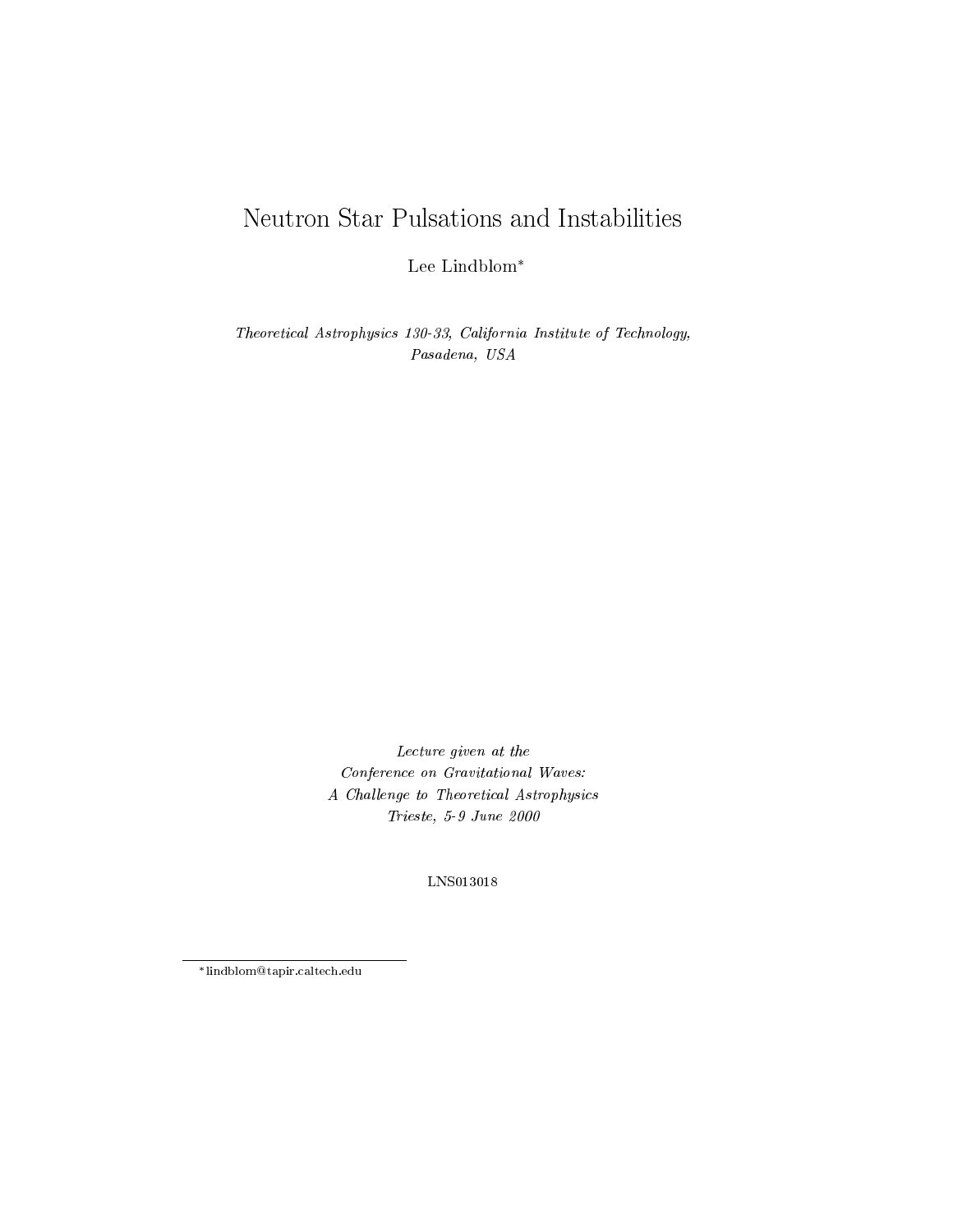### Abstract

Gravitational radiation (GR) drives an instability in certain modes of rotating stars. This instability is strong enough in the case of the r-modes to cause their amplitudes to grow on a timescale of tens of seconds in rapidly rotating neutron stars. GR emitted by these modes removes angular momentum from the star at a rate which would spin it down to a relatively small angular velocity within about one year, if the dimensionless amplitude of the mode grows to order unity. A pedagogical level discussion is given here on the mechanism of GR instability in rotating stars, on the relevant properties of the r-modes, and on our present understanding of the dissipation mechanisms that tend to suppress this instability in neutron stars. The astrophysical implications of this GR driven instability are discussed for young neutron stars, and for older systems such as low mass x-ray binaries. Recent work on the non-linear evolution of the r-modes is also presented.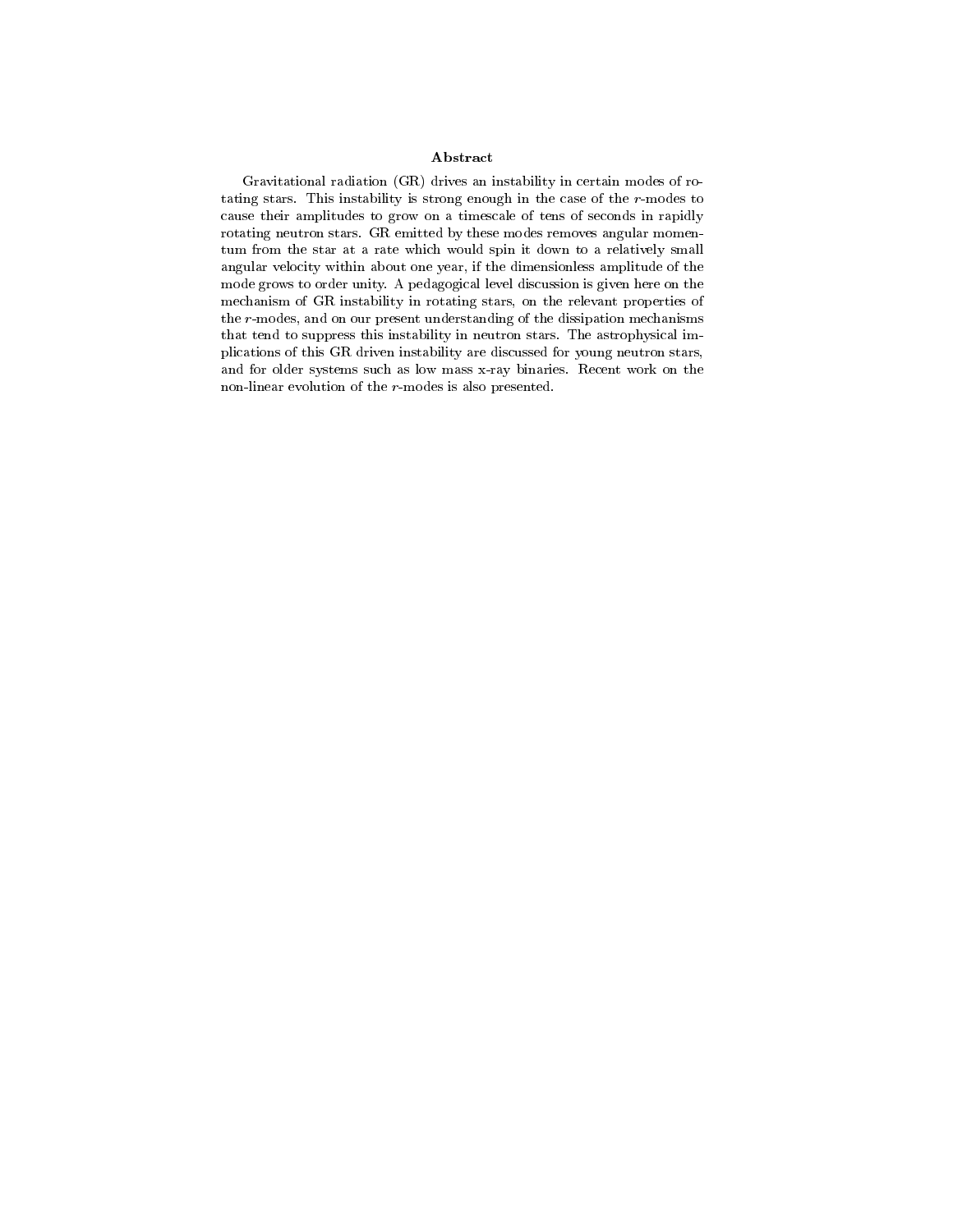### 1 Introduction

The non-radial pulsations of stars couple to gravitational radiation (GR) in general relativity theory [1, 2], and the GR produced by these oscillations carries away energy and angular momentum from the star. In non-rotating stars the effect of these GR losses is dissipative, and the pulsations of the star are damped. Chandrasekhar first noted  $[3, 4]$  that in rotating stars the situation can be quite different: the emission of GR causes the amplitudes of certain modes to grow. The mechanism that drives this GR instability is fairly easy to understand: Modes that propagate in the direction opposite the star's rotation (as seen in the co-rotating frame of the fluid) have *negative* angular momentum, because these modes lower the total angular momentum of the star. In a rotating star some of these counter rotating modes are dragged forward and appear to an inertial observer to propagate in the same direction as the star's rotation. Such modes, as illustrated in Fig. 1, emit positive angular momentum GR since the density and momentum perturbations appear to an observer at infinity to be rotating in the same direction as the star. The angular momentum removed by GR lowers the (already negative) angular momentum of such a mode, and therefore the amplitude of the mode grows.



Figure 1: A counter-rotating mode (solid curve) that is dragged forward by the rotation of the background star (dashed curve) is driven unstable by the emission of gravitational radiation.

the GR instability has the remarkable property that it makes *every* rotating perfect This GR driven instability was first studied extensively by Friedman and Schutz [5, 6] for the fundamental  $(f<sub>-</sub>)$  modes of rotating stars. They demonstrated that fluid star unstable in general relativity theory. This discovery sparked an interest in the possibility that GR might play a signicant role in the evolution of real neutron stars. Does the GR instability determine the maximum spin rate of pulsars? Is the GR emitted by an unstable rapidly rotating neutron star detectable? Unfortunately the generic nature of this destabilizing process does not guarantee that it plays any role at all in real neutron stars. Internal dissipation  $(e.g.,$  viscosity) within a star tends to damp the pulsations that are driven unstable by GR. If the internal dissipation is sufficiently strong, then the  $GR$  instability can even be completely suppressed  $[7, 8]$ . Detailed calculations of the effects of GR and internal dissipation on the  $f$ -modes of rotating stars revealed that the GR instability is effective only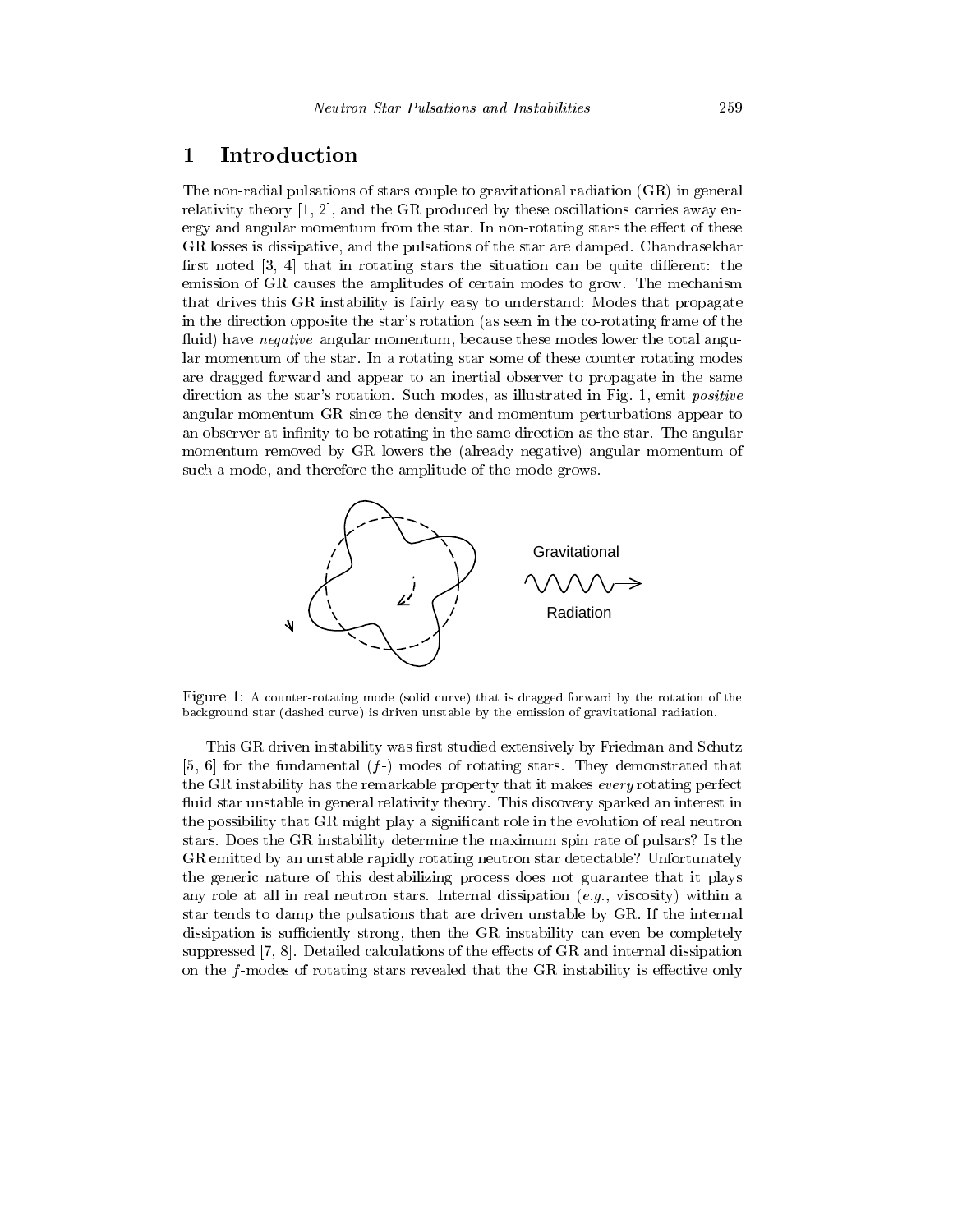in very rapidly rotating stars [9, 10, 11, 12]. Stars with angular velocities smaller than some critical value, <sup>&</sup>lt; <sup>c</sup> are stable, while those rotating more rapidly,  $\ldots$  ,  $\ldots$  are subject to the Greenhously. This critical angular velocity,  $\ldots$ depicted in Fig. 2 for realistic neutron-star models. The strength of the internal dissipation processes in neutron stars is temperature dependent, and consequently the critical angular velocity  $c$  is temperature 2 illustrates  $c$  is the critical as well. Figure 2 illustrates  $c$ that the GR instability is completely suppressed in the  $f$ -modes except when the temperature of the neutron star lies in the range,  $10^7 < T < 10^{10}$ K. Further, the internal dissipation is so strong that the  $f$ -modes are never unstable unless the and  $\alpha$  is the star exceeds 0:01  $\alpha$  in the f  $\alpha$  in the f  $\alpha$  in the f  $\alpha$  in the f  $\alpha$ modes cannot signicantly reduce the spin of a neutron star below the maximum, and substantial amounts of GR cannot be emitted by this process.



Figure 2: Temperature dependence of the critical angular velocity <sup>c</sup> in rotating neutron stars: an  $f$ -mode is driven unstable by gravitational radiation when the star's angular velocity exceeds  $\Omega_c$ . c.

This pessimistic view of the GR instability began to change when Andersson [13] and Friedman and Morsink  $[14]$  showed that the r-modes were also subject to the GR instability. Indeed they showed that all the  $r$ -modes are driven unstable by  $GR$ in all rotating perfect fluid stars. Subsequent calculations by Lindblom, Owen and Morsink [15] showed that the GR instability in the r-modes was also strong enough to overcome the most common internal dissipation processes in neutron-star matter, even in relatively slowly rotating stars. Thus the GR instability in the r-modes appears capable of signicantly reducing the angular momenta of rotating neutron stars, and the GR emitted during such spin-down events may well be detectable by LIGO [16]. The remainder of this paper discusses recent developments related to the GR instability of the r-modes. Section 2 discusses the basic properties of the r-modes and their GR instability. Section 3 considers the astrophysical scenarios in which the r-mode GR instability may play an important role. Section 4 discusses recent work on the non-linear hydrodynamic evolution of the r-modes. And finally in Section 5 a set of important but presently unresolved issues is briefly discussed.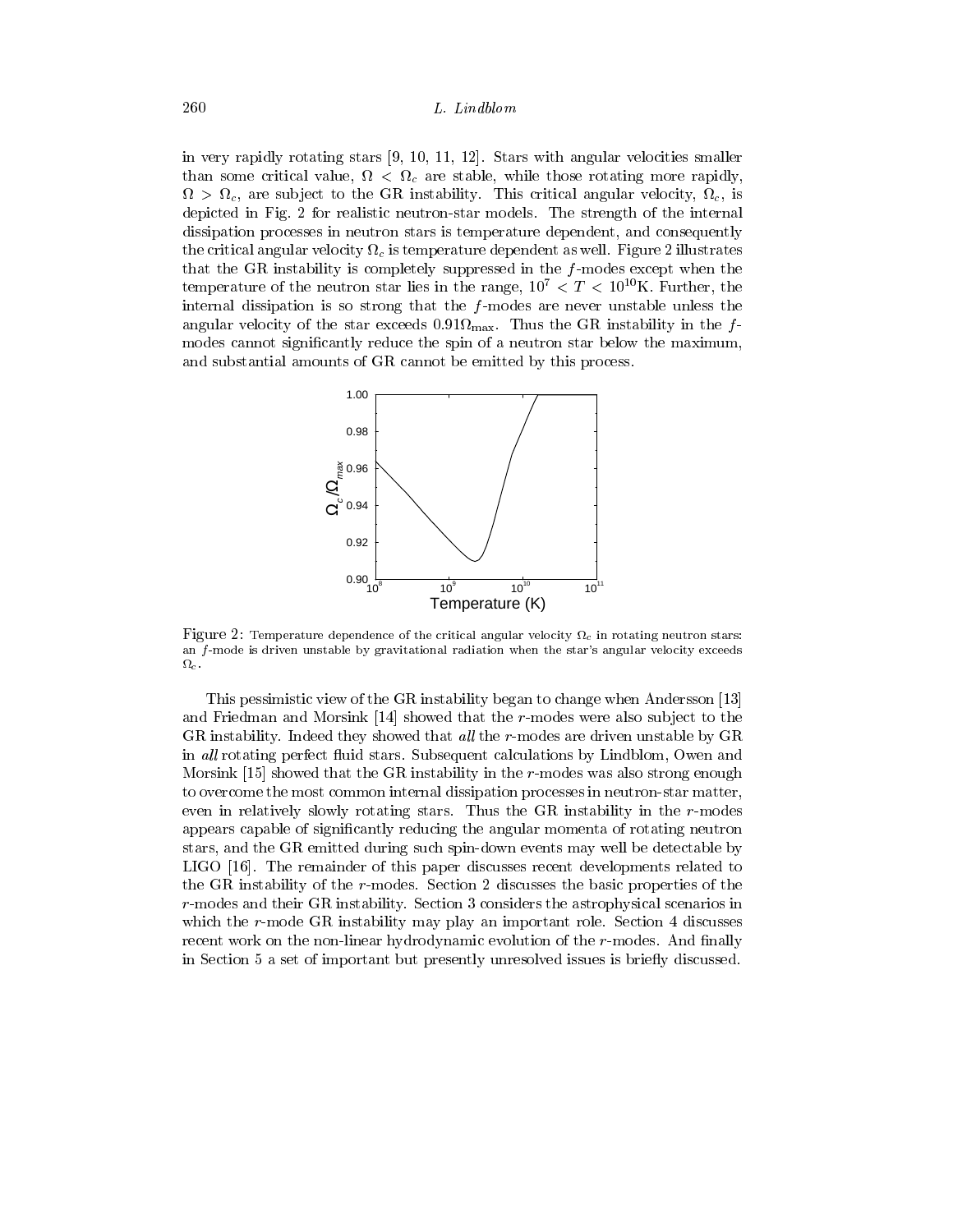### 2 Gravitational Radiation Instability in the r-Modes

The r-modes (also called rotation dominated modes, inertial modes, or Rossby waves) are oscillations of rotating stars whose restoring force is the Coriolis force [17]. These modes are primarily velocity perturbations, which for slowly rotating barotropic stars have the simple analytical form

$$
\delta \vec{v} = \alpha R \Omega \left(\frac{r}{R}\right)^m \vec{Y}_{mm}^B e^{i\omega t} + \mathcal{O}(\Omega^3),\tag{1}
$$

where a is the dimensionless amplitude of the mode; R and We are also the radius and the mode. angular velocity of the equilibrium star;  $Y_{lm}^B = \hat{r} \times r \nabla Y_{lm} / \sqrt{l(l+1)}$  is the magnetictype vector spherical harmonic; and  $\omega$  is the frequency of the mode. The associated density perturbation,  $\vartheta p = O(\Omega^2)$ , vanishes at lowest order. Decause the Coriolis force dominates, the frequencies of the r-modes are independent of the equation of state and are proportional to the angular velocity of the star (at lowest order),

$$
\omega = -\frac{(m-1)(m+2)}{m+1}\Omega + \mathcal{O}(\Omega^3). \tag{2}
$$

The velocity field of the  $r$ -mode, Eq.  $(1)$ , is everywhere orthogonal to the radial direction  $\hat{r}$ , and has an angular structure determined by  $Y_{mm}$ . Figure 3 gives equatorial and polar views of this velocity field for the  $m = 2$  r-mode, which plays the dominant role in the GR instability. Figure 4 shows another view of the same field in standard polar coordinates  $(\theta, \varphi)$ . The four circulation zones propagate through the fluid with angular velocity  $-\frac{1}{3}M$ , toward the left in Fig. 4. The fluid elements respond by moving on paths determined by the Lagrangian displacement,  $\zeta = -i\sigma v/\omega + i\omega v$ . To mist order these are empses, with  $v$ -dependent eccentricities, as illustrated on the left side of Fig. 4.



Figure 3: Polar and equatorial views of the flow pattern of the  $m = 2$  r-mode. This velocity field propagates through the fluid with angular velocity  $\frac{1}{3}M$  relative to the inertial frame, and  $-\frac{1}{3}M$ relative to the fluid.

The effects of dissipation (*i.e.*, viscosity and GR) on the evolution of the  $r$  $m$  are most easily studied by considering  $E$ , the energy of the perturbation (as  $m$  as the co-rotating frame of the fruity. To lowest order in  $u$ ,  $E$  is given by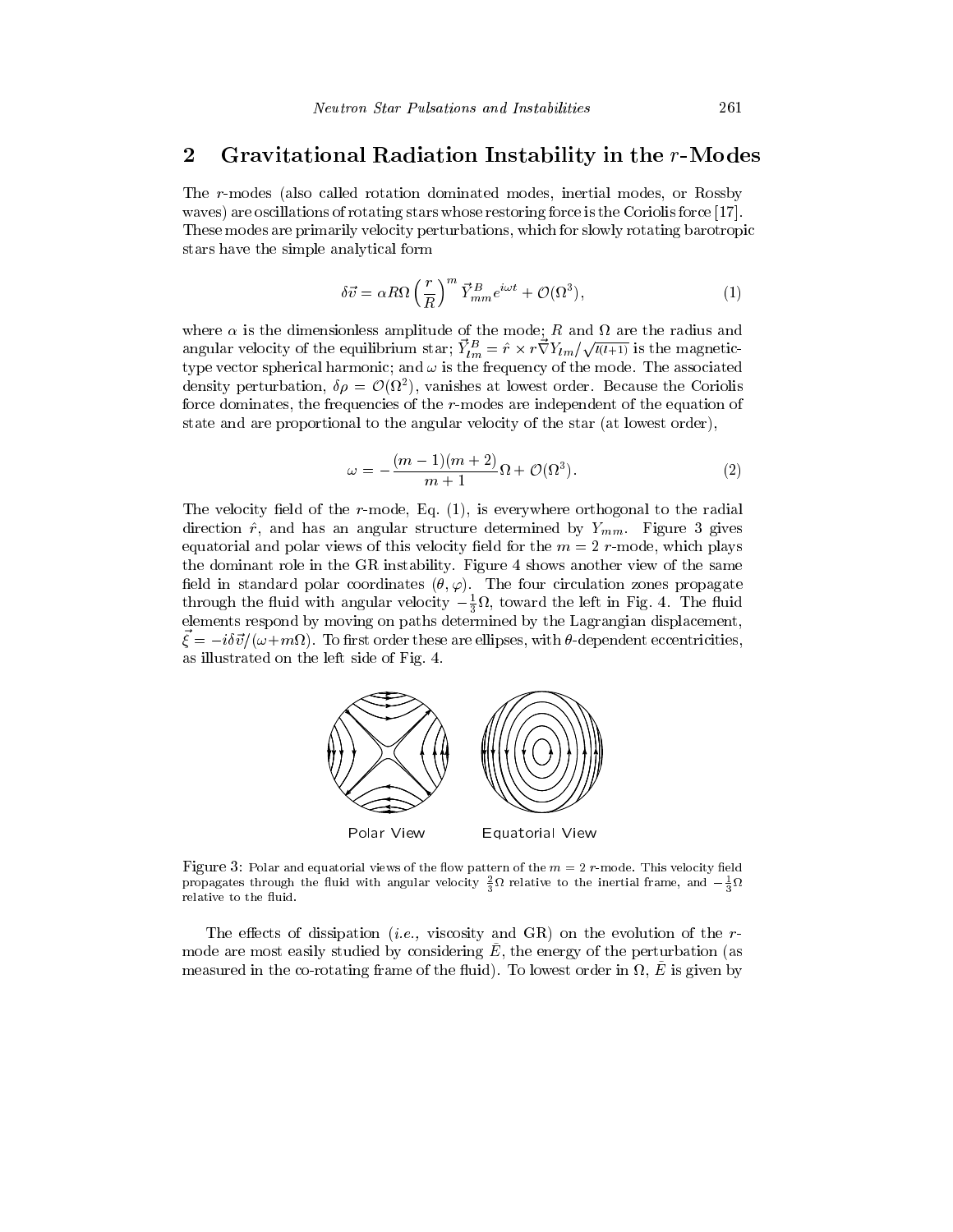

Figure 4: Polar coordinate  $(\theta, \varphi)$  representation of the flow pattern of the  $m = 2$  r-mode. The pattern moves past the individual fluid elements which move on small elliptical paths as illustrated on the left.

$$
\tilde{E} = \frac{1}{2} \int \rho \,\delta \vec{v}^* \cdot \delta \vec{v} \, d^3 x + \mathcal{O}(\Omega^4). \tag{3}
$$

This energy is conserved in the absence of dissipation, and more generally satis fies  $[15]$ 

$$
\frac{d\tilde{E}}{dt} = -\omega(\omega + m\Omega) \sum_{l \ge m} N_l \,\omega^{2l} \left[ |\delta D_{lm}|^2 + \frac{4l |\delta J_{lm}|^2}{c^2 (l+1)} \right] \n- \int \left( 2\eta \,\delta \sigma_{ab}^* \delta \sigma^{ab} + \zeta \,\delta \sigma^* \delta \sigma \right) \, d^3 x,\tag{4}
$$

where  $N_l = 4\pi G(l+1)(l+2)G^{2l+1}l(l-1)|(2l+1)!!$  are positive constants; and  $\delta D_{lm}$  and  $\delta J_{lm}$  are the mass and current multipole moments of the perturbation,

$$
\delta D_{lm} = \int \delta \rho \, r^l Y_{lm}^* d^3 x,\tag{5}
$$

$$
\delta J_{lm} = \int r^l \left( \rho \, \delta \vec{v} + \delta \rho \, \vec{v} \right) \cdot \vec{Y}_{lm}^{B*} \, d^3 x. \tag{6}
$$

The second term on the right side of Eq.  $(4)$  represents the dissipation due to the shear and bulk viscosity of the fluid:  $\eta$  and  $\zeta$  are the viscosity coefficients, and  $\sigma\sigma^+$  and  $\sigma\sigma$  are the shear and expansion of the perturbed fluid respectively. These viscosity terms in Eq. (4) always decrease the energy  $\tilde{E}$  and so tend to damp the  $r$ -modes. The first term on the right side of Eq.  $(4)$  represents the effect of GR on the perturbation. The sign of this term is determined by the sign of  $\mu$ ,  $\mu$  ,  $\mu$ ,  $\mu$ the product of the frequencies in the inertial and rotating frame. This product,

$$
\omega(\omega + m\Omega) = -\frac{2(m-1)(m+2)}{(m+1)^2} \Omega^2 < 0,\tag{7}
$$

is negative for the r-modes, thus GR tends to drive the r-modes toward instability. Further this destabilizing force is generic [13, 14]: GR drives all the r-modes in all rotating stars (i.e., for all values of <sup>m</sup> and ) towards instability.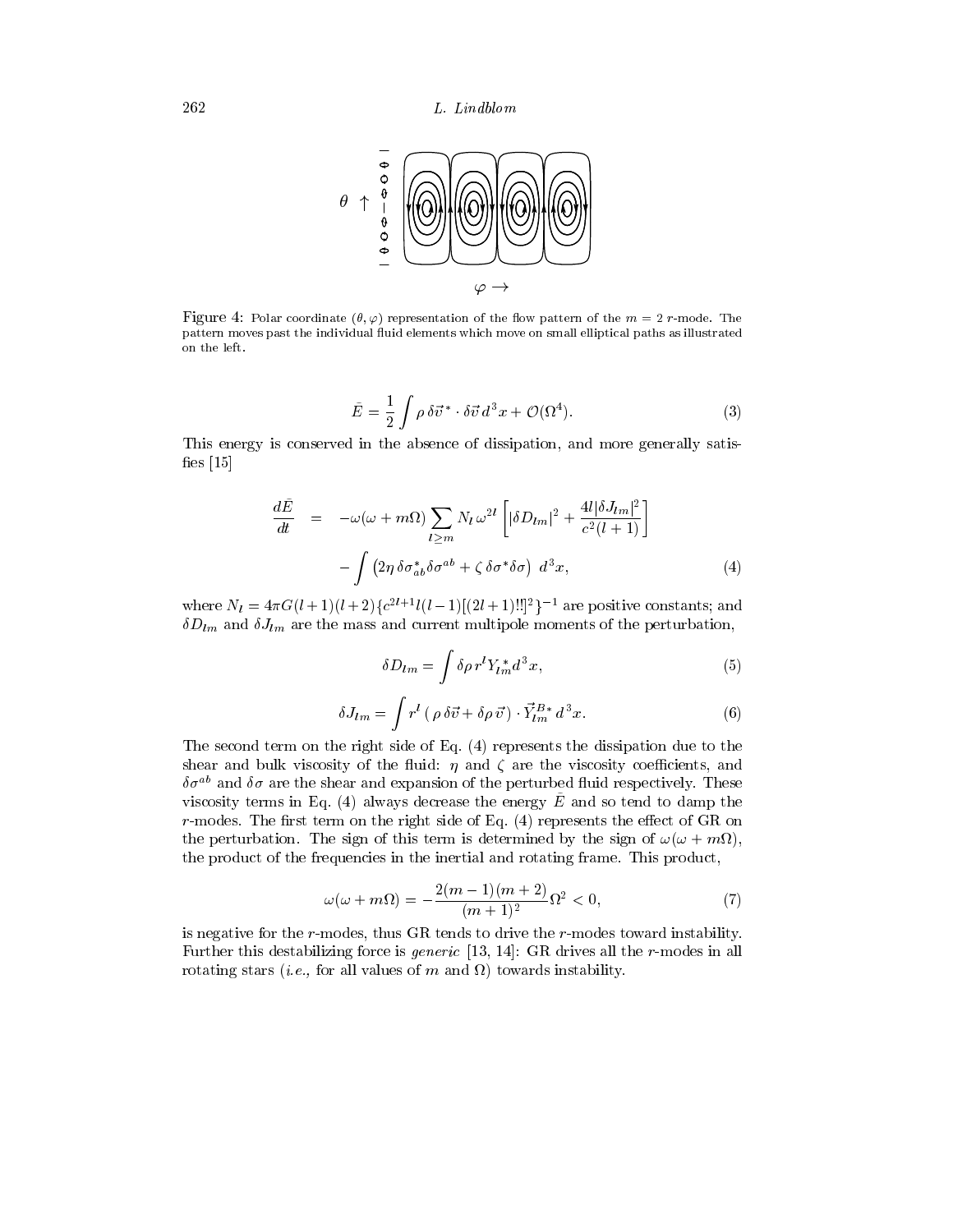To evaluate the relative strengths of the destabilizing GR force and the dissipative viscous forces, it is convenient to dene the combined dissipative timescale  $1/\tau$ ,

$$
\frac{1}{\tau} = -\frac{1}{2\tilde{E}} \frac{d\tilde{E}}{dt} = -\frac{1}{\tau_{GR}} + \frac{1}{\tau_V},\tag{8}
$$

which is just the imaginary part of the frequency of the mode. The integrals on the right sides of Eqs.  $(3)-(6)$  are easily performed to determine the GR and the viscous contributions to  $1/\tau$  respectively. Using Newtonian stellar models based on fairly realistic neutron-star matter these timescales are [15, 18]:

$$
\frac{1}{\tau_{GR}} = \frac{1}{3.3s} \left( \frac{\Omega^2}{\pi G \bar{\rho}} \right)^3, \tag{9}
$$

$$
\frac{1}{\tau_V} = \frac{1}{3 \times 10^8 \text{s}} \left(\frac{10^9 \text{K}}{T}\right)^2 + \frac{1}{2 \times 10^{11} \text{s}} \left(\frac{T}{10^9 \text{K}}\right)^6 \left(\frac{\Omega^2}{\pi G \bar{\rho}}\right). \tag{10}
$$

For small angular velocities,  $\Omega \ll \sqrt{\pi G \bar{\rho}}$ , the GR timescale is very large so viscous dissipation always dominates,  $1/\tau_{GR} \ll 1/\tau_V$ . Thus neutron stars are always stable in this limit. Conversely, when the GR timescale is such a such as the GR timescale is shortered in the GR time than the viscous timescale and the neutron star is unstable. The critical angular velocity and contact the contact of the contact of the contact of the contact of the contact of the contact of

$$
\frac{1}{\tau(\Omega_c)} = 0,\t\t(11)
$$

marks the boundary between stability and instability. Since the viscosities are temperature dependent in neutron-star matter, so too is c. The solid curve in  $\mathbf{F}$  is indicated the temperature dependence of  $\mathbf{F}$  for the  $\mathbf{F}$  modes. The minimum of this curve occurs at minimal  $\alpha$  ,  $\alpha$  ,  $\alpha$  is computed from  $\alpha$  and  $\alpha$  is also interested from  $\alpha$ c for the GR instability in the first  $\mu$  -modes. It is obvious that the r-modes are driven are driven. unstable by GR over a far wider range of angular velocities than the  $f$ -modes. Thus the GR instability in the r-modes may play an interesting role in limiting the angular velocities of neutron stars, and the GR emitted during a spin-down event may well be detectable.

### 3 Astrophysical Implications

Two astrophysical scenarios have been proposed in which the GR instability of the r-modes might play an interesting role in the evolution of real neutron stars. These are illustrated by the two evolution curves, A and B,in Fig. 6. In scenario A a rapidly rotating neutron star is formed with a very high temperature  $(T \geq 10^{11} \text{K})$ as the result of the gravitational collapse of the neutron-star progenitor [15]. In this scenario the star cools within a few seconds to a point that lies above the r-mode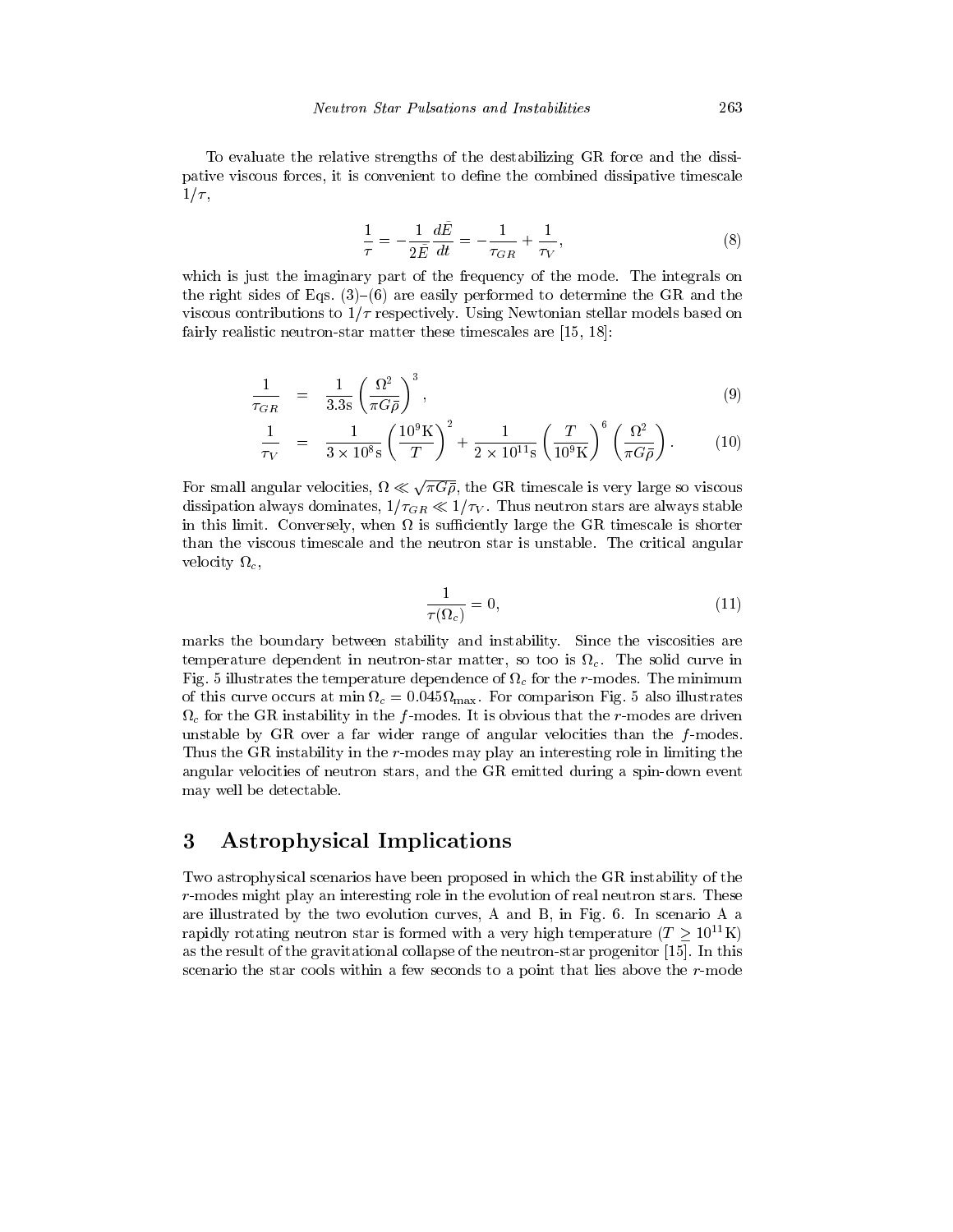

Figure 5: Temperature dependence of the critical angular velocity <sup>c</sup> for rotating neutron stars. Solid curve gives <sup>c</sup> for the instability in the <sup>m</sup> = 2 r-mode, while for comparison the dashed curve gives the formulation of the formulation of the formulation of the formulation of the formulation of the formulation of the formulation of the formulation of the formulation of the formulation of the formulation of t

instability curve (the dashed curve in Fig. 6). The amplitude of the r-mode then grows exponentially (with a timescale of about 40 s for a very rapidly rotating star), and becomes large within a few minutes. If the dimensionless r-mode amplitude saturates (by some unknown process) with a value of order unity, it would take about 1 y for the star to spin down to a point where stability is re-gained [16]. In this scenario a star could lose up to 95% of its angular momentum, and up to about 99% of its rotational kinetic energy by emitting GR. This scenario provides a natural explanation for the lack of rapidly rotating neutron stars in young supernova remnants. The GR emitted in this scenario might be detectable for neutron stars as far away as the Virgo cluster [16].



Figure 6: Rotating neutron stars may become unstable to the r-mode instability in two ways: a) hot young rapidly rotating stars may cool along path A, become unstable, and finally spin down to a small angular velocity; or  $b$ ) old, cold, slowly rotating stars may be spun up by accretion along path B, becoming unstable, then heated by the growing  $r$ -mode, and finally spun down to a smaller angular velocity.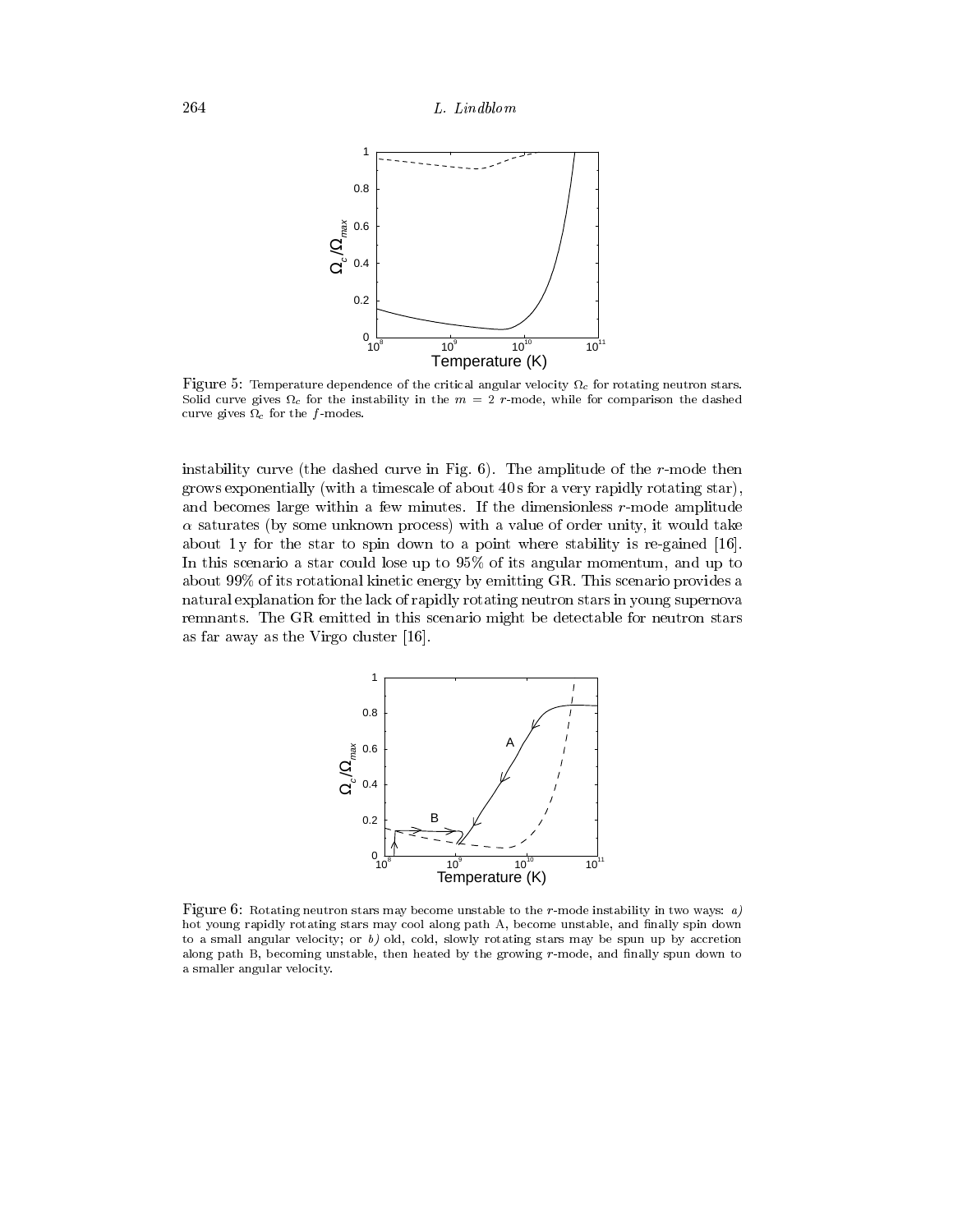In scenario B an old, cold, slowly rotating neutron star is spun up by accreting high angular momentum material from a companion star [19, 20]. Once the neutron star's angular velocity reaches the critical value  $\Omega_c$ , the amplitude of the unstable rmode grows exponentially. It was once thought that in this situation the amplitude of the unstable mode would grow until the rate of angular momentum lost to GR just balances the amount gained from accretion [21]. However Levin [22] has shown that viscous dissipation in the growing r-mode rapidly increases the temperature of the low specic-heat neutron-star matter. This moves the star along the horizontal section of the evolution curve B in Fig. 6. At some point the r-mode amplitude saturates (by some unknown mechanism) and thermal equilibrium is established between viscous heating and neutrino cooling. The star then spins down by emitting GR until stability is regained. It has been suggested that this scenario provides the explanation for the relatively narrow range of rotation periods observed for the neutron stars in low mass x-ray binaries (LMXBs) [23].

These scenarios are just rough sketches and considerable work has been (and continues to be) done to fill in the details and see whether they represent realistic astrophysical possibilities. In the case of scenario B for example, it is clear that the sketch given above is too simple. The core temperatures of neutron stars in accreting systems like the LMXBs are expected to be in the range  $10^8-10^9$ K [24, 25].  $\sim$  16  $\sim$  0:16  $\sim$  0.06  $\sim$  0.06  $\sim$  0.06  $\sim$  0.06  $\sim$  0.06  $\sim$  0.06  $\sim$  0.06  $\sim$  0.06  $\sim$  0.06  $\sim$  0.06  $\sim$ seen in Fig. 5. This upper limit (of about 160 Hz) on the angular velocities of accreting systems is in conflict with the observed 300 Hz spin frequencies of the neutron stars in LMXBs, and the 600 Hz frequencies of pulsars that are believed to have been spun up in LMXB-like systems. Thus some additional dissipation mechanism must act to suppress the r-mode instability in these accreting systems. It was suggested [15] that additional dissipative effects associated with the superfluid transition in the neutron-star matter at about  $10^9$ K might effectively suppress the r-mode instability. However, calculations have shown that the dominant superfluiddissipation mechanism (mutual friction) is generally not effective in suppressing the r-mode instability [26]. Bildsten and Ushomirsky [27] have suggested that viscous dissipation in the boundary layer between the liquid core and the solid crust of a neutron star might provide the needed stability. At present this appears to be the most likely possibility.

At the interface between a viscous fluid and a solid  $(e.g.,$  the crust of a neutron star) the fluid velocity must match the velocity of the solid. Therefore viscosity significantly modifies the velocity field of an  $r$ -mode, at least in the neighborhood of the crust-core boundary. The solution of the viscous fluid equations in this boundary region  $[27, 28, 29]$  shows that the r-mode velocity field is modified significantly only in a thin layer with scale-height  $d$ ,

$$
d = \sqrt{\frac{\eta}{2\rho\Omega}} \approx 0.5 \,\text{cm} \left(\frac{10^9 \,\text{K}}{T}\right) \left(\frac{\sqrt{\pi G \bar{\rho}}}{\Omega}\right)^{1/2}.\tag{12}
$$

The magnitude of the shear of the fluid in this boundary layer is approximately  $|\partial \sigma^{\pm}| \approx |\nabla \sigma v| \approx |\sigma v| / a$ , which is larger by the factor  $R/d \approx 10^8$  than the shear of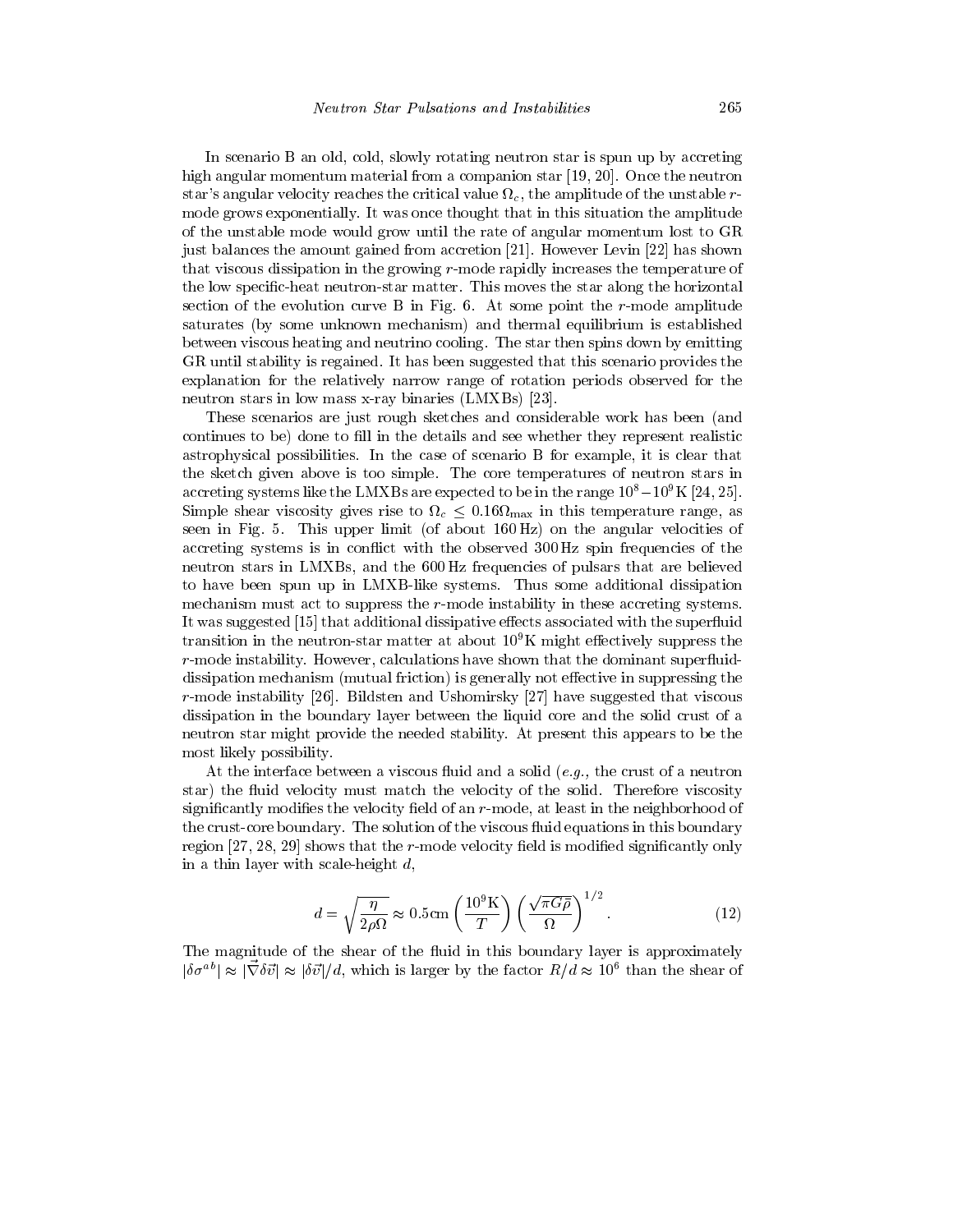the in-viscid  $r$ -mode velocity field. The formation of a rigid crust therefore increases the total dissipation due to shear viscosity by approximately the factor  $R/d$ . The viscous timescale for the  $m = 2$  r-mode (using a typical neutron-star model) then becomes [29],

$$
\tau_V = \left(\begin{array}{cc} 230 \,\text{s}, & T < 10^9 \text{K} \\ 530 \,\text{s}, & T > 10^9 \text{K} \end{array}\right) \left(\frac{T}{10^9 \,\text{K}}\right) \left(\frac{\sqrt{\pi G \bar{\rho}}}{\Omega}\right)^{1/2} . \tag{13}
$$

Figure 7 illustrates the critical angular velocity <sup>c</sup> for the r-mode GR instability including the effects of this boundary-layer dissipation. The solid curves are based on neutron-star models from a number of realistic equations of state. Figure 7 illustrates that dissipation in the boundary layer signicantly increases the stability of the r-modes. This suggests that rapidly rotating neutron stars, such as the 1.6 ms pulsars, are consistent with a spin-up process that operates in the  $10^8-10^9$  K temperature range. And this suggests that the clustering of spin frequencies in the LMXBs may not be due to the GR instability in the r-modes. However, additional work is needed to understand fully whether scenario B operates in real neutron stars or not. In particular the effects of a semi-rigid crust (which tend to reduce the boundary layer dissipation) have not been included in Fig. 7 [30], nor have the effects of the neutron star's magnetic field  $[31, 32]$ , nor have other possible effects of the superfluid core  $(e.g., the [unlikely?]$  possibility that the core vortices are pinned to the crust, or a possible dissipative interaction between neutron vortices and magnetic flux tubes).



Figure 7: Solid curves represent <sup>c</sup> for neutron star models (from a variety of realistic equations of state) with rigid crust. Dashed curve represents the stability curve for a neutron star without crust.

At present scenario A seems more likely to play an interesting role in the astrophysics of neutron stars. But a number of important questions remain unresolved about this mechanism as well. In particular it is not yet fully understood what role the formation of a solid crust, non-linear hydrodynamic effects, or the influence of a magnetic field might play. Let us consider first the role of a solid crust. When a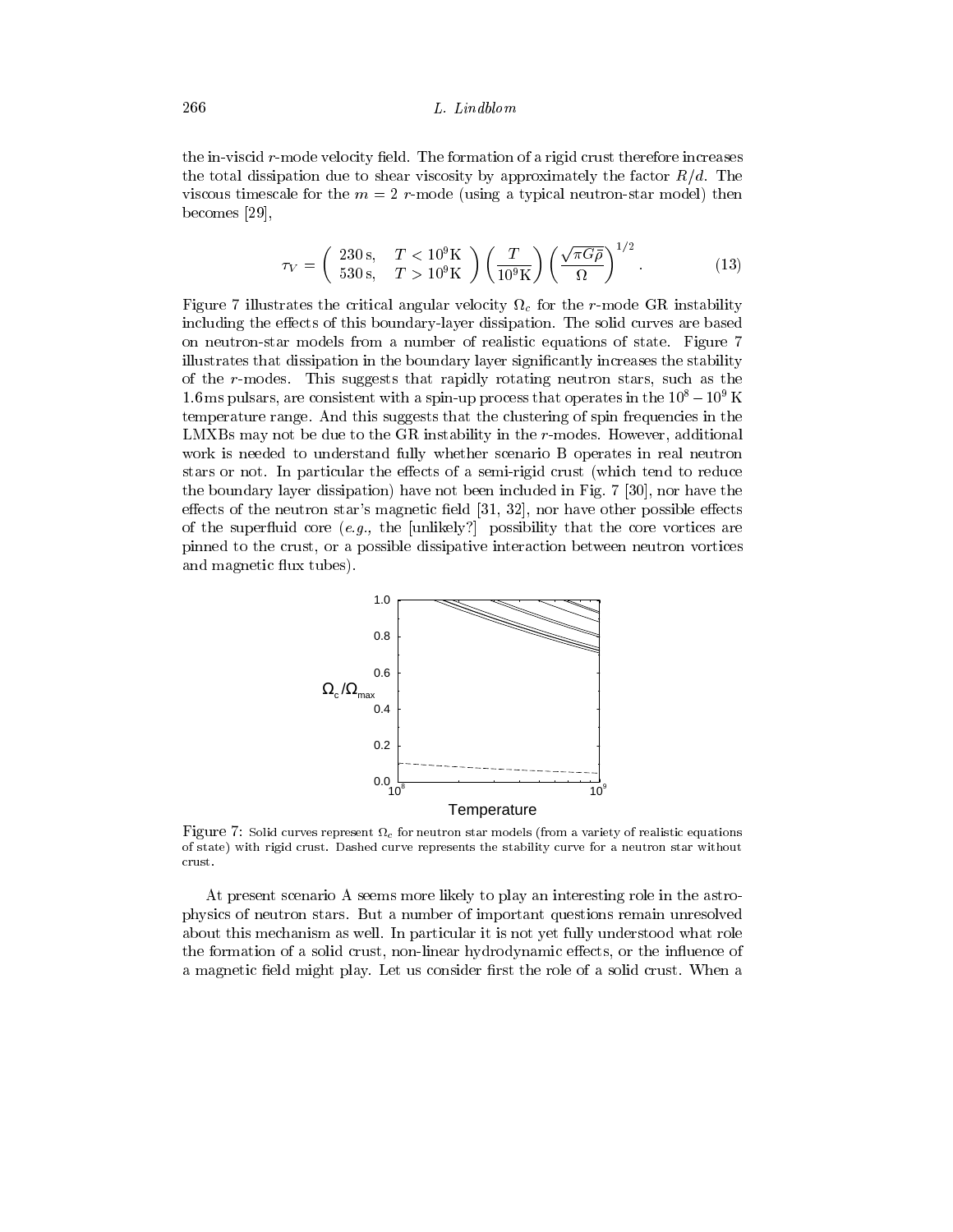neutron star is about 30 s old and the temperature falls to about  $10^{10}$ K, a solid crust begins to form initially at densities of about  $\rho_c \approx 1.5 \times 10^{-9}$  gm/cm - [29]. Figure 8 shows the dot-dashed curve  $\sim$  (the boundary-layer dissipation from a curve  $\mu$  and  $\sim$  and  $\sim$   $\sim$ rigid crust. Rapidly rotating neutron stars may become unstable and spin down, as illustrated by evolution curve A in Fig. 8. However, stars with small initial angular velocities will cool into the stable region before a significant r-mode amplitude develops and spin-down occurs. The exact location of the dividing line between stars that can spin down and those that cannot is difficult to estimate. If a solid monolithic crust forms when the temperature first drops to the melting temperature, then only stars rotating faster than about 2:5 mill by will be spin down. The spin down is spin down. However, if the formation of a monolithic crust is substantially delayed by differential rotation, pulsations, or some re-heating mechanism in the nascent neutron star, then more slowly rotating stars may develop substantial r-mode amplitudes and spin down as well.



Figure 8: Spin-down of a rapidly rotating neutron star is not impeded by the formation of a crust if the amplitude of the unstable r-mode exceeds  $\alpha_c$  before the crust forms. Dashed curve is the stability curve without crust, dash-dot curve is the stability curve with crust.

How far can a neutron star spin down in scenario A? Will the spin-down be halted at the (dot-dashed) stability curve in Fig. 8, or will the star spin down beyond this as indicated in evolution curve A? If a solid crust is present and an  $r$ -mode is excited, then viscous dissipation in the boundary layer will heat the fluid adjacent to the crust. If the r-mode amplitude exceeds a critical value,  $\alpha_c$ , then the energy dissipation in the boundary layer will re-melt the crust. A fairly simple calculation that balances dissipative heating with thermal conduction and neutrino emission [29] gives the following expression for  $\alpha_c$ ,

$$
\alpha_c = 2.8 \times 10^{-3} f(\theta) \left(\frac{T_m}{10^{10} \text{K}}\right)^{5/2} \left(\frac{\sqrt{\pi G \bar{\rho}}}{\Omega}\right)^{5/4},\tag{14}
$$

where  $1 \leq f(\theta) < 2$  (except for a small region near the rotation axis of the star). A solid crust would be re-melted by the r-mode if its amplitude exceeds  $\alpha_c$ . Paradoxically, if no solid crust formed then the temperature of the neutron star would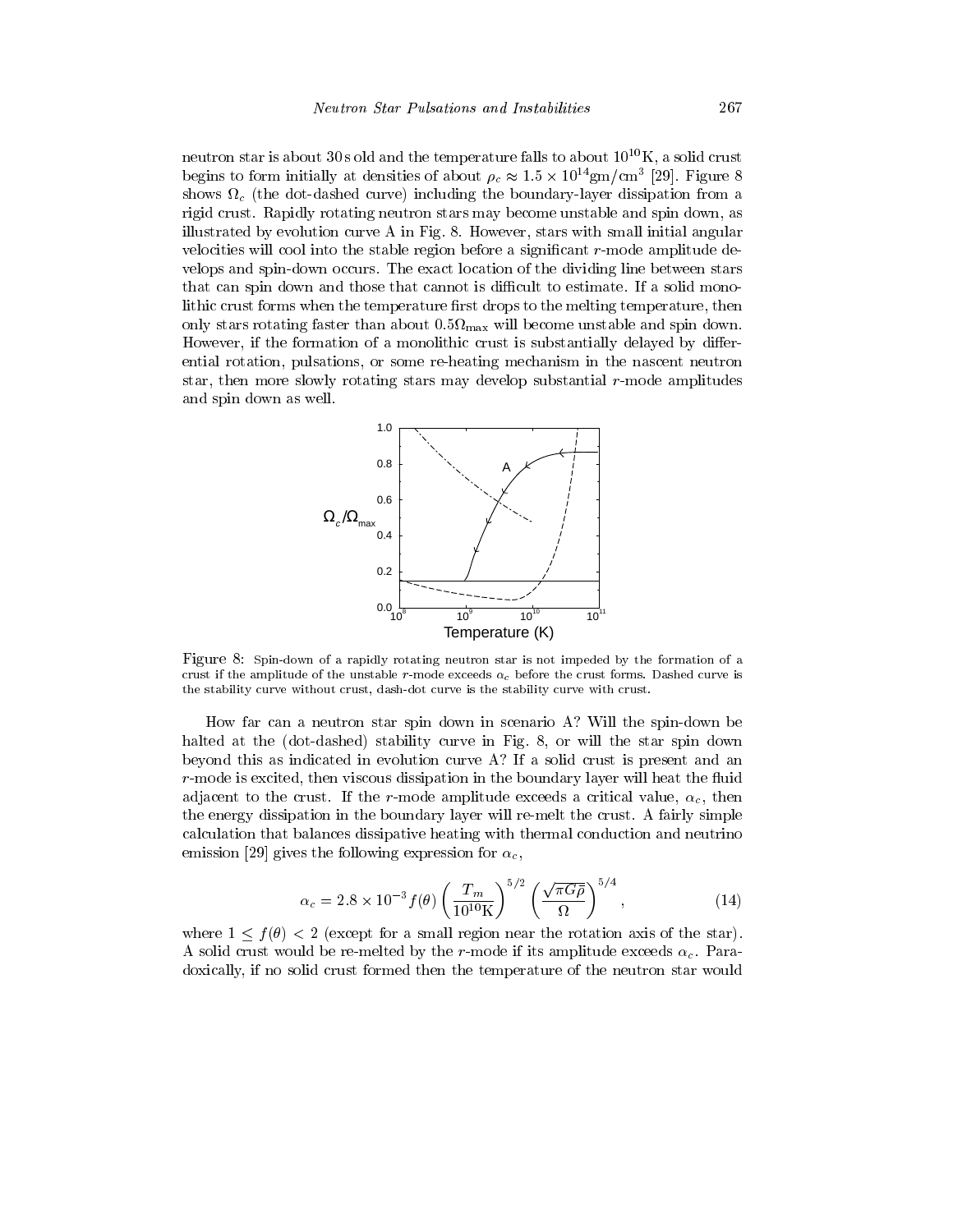quickly drop below the melting temperature by neutrino emission. It has been suggested [29] that instead of a solid crust, an ice-flow (similar to the pack ice that forms on the fringes of the arctic ocean) will form. Dissipation in this ice-flow will keep the temperature at just the melting temperature of the ice. Should the temperature fall below this, the chunks would become larger; the dissipation from collisions between chunks would rise and the temperature would increase. Conversely should the temperature rise above the melting temperature, the chunks would partially melt; dissipation within the ice-flow would fall and the temperature would drop. In summary: if the amplitude of the r-mode grows beyond the value  $\alpha_c$ , then a rigid crust will not form at all and the (dot-dashed) stability curve in Fig. 8 has no relevance. Instead the star will spin down to a point (illustrated by the horizontal solid curve in Fig.  $8$ ) where the energy in the r-mode is no longer sufficient to melt the crust.

Non-linear hydrodynamic effects may also limit the class of stars which can be spun down by GR emission. For example, above some r-mode amplitude the dissipation atthe crust-core boundary is dominated by turbulent viscosity. Wu, Matzner, and Arras [33] have shown that non-linearities in the energy dissipation from this mechanism prevent the GR instability from increasing the amplitude of the r-mode beyond the saturation value  $\alpha_{\rm sat} \approx 0.015 (\Omega/\sqrt{\pi G\rho})^5$ . In rapidly rotating stars, is the start  $\max$  , then we can the critical value is larger than the critical value, company of  $\Omega$ needed to melt the crust [29]. But in more slowly rotating stars the mode saturates before the critical amplitude is reached. It is hard to estimate the exact value of the angular velocity below which non-linear saturation from this effect will halt the growth of the r-mode. A semi-rigid crust tends to reduce the viscous coupling between the core and crust [30], and this raises the turbulence-limited saturation amplitude  $[33]$ . In this case the r-mode amplitudes will be sufficient to re-melt the crust in more stars  $\mu$  rotating stars than the 0:87 million increases the crust in rigid  $\mu$ crust. Further, any delay in the formation of a monolithic crust  $(e.g.,)$  because of differential rotation or pulsations in the nascent neutron star) may also allow the amplitude of the r-mode to grow beyond the critical value  $\alpha_c$  before a crust actually forms.

### 4 Non-Linear Evolution

Other non-linear hydrodynamic effects—such as mode-mode coupling—might also limit the growth of the  $r$ -mode amplitude. If these effects are sufficiently strong, then the nascent neutron star might cool so quickly that the star is unable to lose much angular momentum to GR emission before the instability is suppressed  $(e.g.,)$ as discussed in Sec. 3). And even if not completely suppressed, the GR emitted by any spin-down event may not be detectable by LIGO if the amplitude of the mode is limited to a small value by some non-linear process. Several calculations have been (or are presently being) done to investigate the effects of non-linear hydrodynamic evolution on the development of the r-modes. Stergioulas and Font have shown that large amplitude non-linear r-modes evolve without significant dispersion in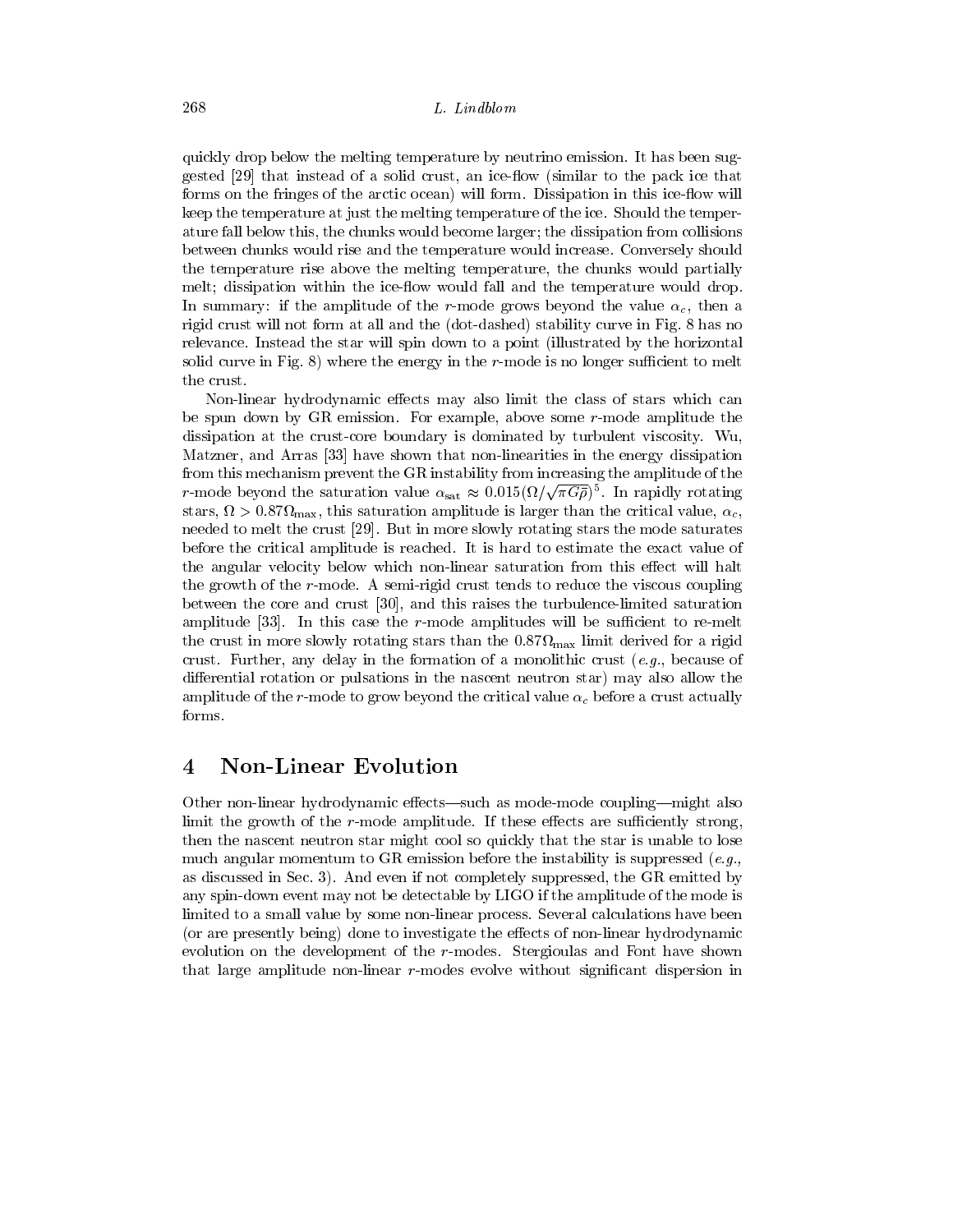rapidly rotating fully relativistic stellar models [34]. And Morsink has found that the amplitude of the  $m = 2$  r-mode is limited by non-linear coupling to other rmodes only when the dimensionless amplitude is much larger than unity [35]. Here I will discuss in some detail a three-dimensional numerical simulation by Lindblom, Tohline, and Vallisneri [36] of the non-linear growth and evolution of an r-mode driven unstable by the GR reaction force. This more general simulation is consistent with the previous results: the dimensionless amplitude of the r-mode grows to a maximum value  $\alpha_{\text{max}} \approx 3.4$  before non-linear effects (shock waves) damp the mode.

In this simulation a neutron star is modeled as a fluid that obeys the Newtonian hydrodynamic equations,

$$
\partial_t \rho + \vec{\nabla} \cdot \left( \rho \vec{v} \right) = 0, \tag{15}
$$

$$
\rho \left( \partial_t \vec{v} + \vec{v} \cdot \vec{\nabla} \vec{v} \right) = -\vec{\nabla} p - \rho \vec{\nabla} \Phi + \rho \vec{F}_{GR}, \qquad (16)
$$

$$
\nabla^2 \Phi = 4\pi G \rho. \tag{17}
$$

Here  $\rho$  and p are the density and pressure of the fluid,  $\vec{v}$  is the fluid velocity,  $\Phi$  the IVEWTOMAII gravitational potential, and  $FGR$  is the GR reaction force. For the case of the r-modes, the GR reaction force is dominated by the contribution from the  $J_{22}$  current multipole, and is given by the expression [36],

$$
F_{GR}^{x} - iF_{GR}^{y} = -\kappa i(x + iy) \left[3v^{z} J_{22}^{(5)} + z J_{22}^{(6)}\right],
$$
\n(18)

$$
F_{GR}^{z} = -\kappa \text{Im} \left\{ (x+iy)^{2} \left[ 3\frac{v^{x}+iv^{y}}{x+iy} J_{22}^{(5)} + J_{22}^{(6)} \right] \right\},
$$
 (19)

where  $J_{22}^{37}$  represents the  $n^{th}$  time derivative of the current multipole,

$$
J_{22} = \int \rho \, r^2 \, \vec{v} \cdot \vec{Y}_{22}^{B*} d^3 x. \tag{20}
$$

The coupling constant  $\kappa$  has the value  $32\sqrt{\pi}G/(45\sqrt{5}c^7)$  for the post-Newtonian limit of general relativity theory. The idea is to evolve a rotating neutron star having a small amplitude r-mode perturbation using the full non-linear hydrodynamics of Eqs.  $(15)-(20)$ . How large will the amplitude of the r-mode grow? What non-linear hydrodynamic process will halt the growth?

Unfortunately it is essentially impossible to solve the evolution Eqs.  $(15)-(20)$ numerically as written. There are two basic problems. First, the timescale for the GR reaction force to act is longer than the dynamical timescale of the problem by at least a factor of 104. Thus a rapidly rotating neutron star would have to be evolved through about  $10^4$  complete revolutions before the amplitude of the r-mode doubles. It simply is not possible (with presently available computer resources) to evolve the hydrodynamic equations numerically for a long enough time to study the effects of the non-linear growth of the  $r$ -modes. Second, the GR reaction force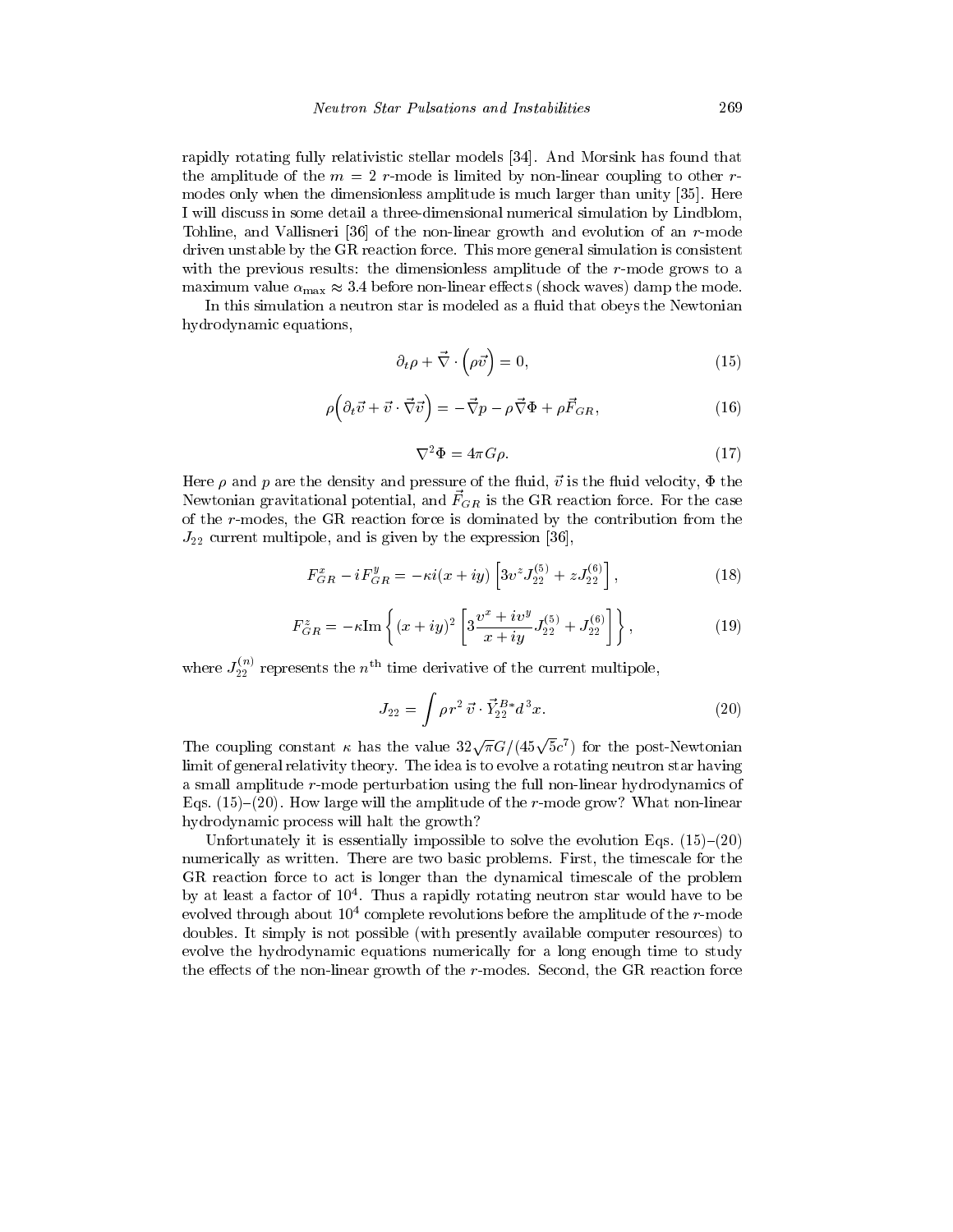in Eqs. (18)–(19) depends on the sixth time derivative of  $J_{22}$ . It is not possible to compute this many derivatives accurately using any of the traditional numerical techniques. We resolve the first problem by artificially increasing the value of the coupling constant  $\kappa$  in the GR reaction force. In the simulation presented here the value of  $\kappa$  was taken to be about 4500 times larger than the correct physical value. In our simulation the ratio of the GR growth time to the r-mode period is 12.6, where it should be 5.04 x 10° for a real neutron star with the same mass and angular velocity. We resolve the second problem by noting that in the linear perturbation regime the time dependence of J22 is exactly sinusoidal and the derivatives are easily computed:  $J_{22}^{\infty} = (i\omega)^n J_{22}$ . We find (see below) that the evolution of  $J_{22}$ is quite sinusoidal even in the non-linear regime. Thus we use the expressions  $J_{22}^{5/2} = -\omega^3 J_{22}$ , and  $J_{22}^{5/2} = \omega^3 J_{22}^{5/2}$  to evaluate the needed time derivatives. And<br>(i.i.e. the trial of Firm and F are [27]) a separate  $I^{(1)}$  of the dimination time (using the trick of Finni and Evans  $[30]$ ) we evaluate  $\frac{22}{3}$  after eliminating time derivatives from the integrand with the evolution equations:

$$
J_{22}^{(1)} = \int \rho \left[ \vec{v} \cdot \vec{\nabla} \left( r^2 \vec{Y}_{22}^{B*} \right) \cdot \vec{v} - r^2 \vec{\nabla} \Phi \cdot \vec{Y}_{22}^{B*} \right] d^3 x. \tag{21}
$$

Finally, we must have a way of evaluating numerically the frequency of the r-mode as the star evolves. We tried several alternatives, but found the expression

$$
\omega = -\frac{|J_{22}^{(1)}|}{|J_{22}|},\tag{22}
$$

to be the most stable numerically.

We studied the non-linear growth of an r-mode by solving Eqs.  $(15)-(20)$  numerically for a rapidly rotating stellar model represented on a 64-128-128 cylindrical grid. We constructed initial data for this simulation by building first a rigidly rotating equilibrium stellar model using the polytropic equation of state  $p = K \rho^2$ . The model discussed here was very rapidly rotating with initial angular velocity  $\Omega_0 = 0.635\sqrt{\pi G \bar{\rho}_0} \approx 0.95 \Omega_{\rm max}$ , where  $\bar{\rho}_0$  is the average density of the non-rotating star with the same mass. At the beginning of our simulation we take the fluid density to be that of this equilibrium stellar model, while the fluid velocity is taken to include the rigid rotation of the equilibrium model plus a small amplitude r-mode perturbation:

$$
\vec{v} = \Omega_0 \vec{\varphi} + \alpha_0 R_0 \Omega_0 \left(\frac{r}{R_0}\right)^2 \text{Re}(\vec{Y}_{22}^B). \tag{23}
$$

In our simulation we take  $\alpha_0 = 0.1$ . Figure 9 shows the numerically determined evolution of  $\text{Re}(J_{22})$ , and illustrates the fact that this evolution is essentially sinusoidal with a (relatively) slowly varying amplitude and frequency. Thus the approximations used to compute  $\omega$  and  $J_{22}^{<\omega}$  are in fact quite good in this situation.

We monitor the evolution of the  $r$ -mode into the non-linear regime by defining the generalized amplitude: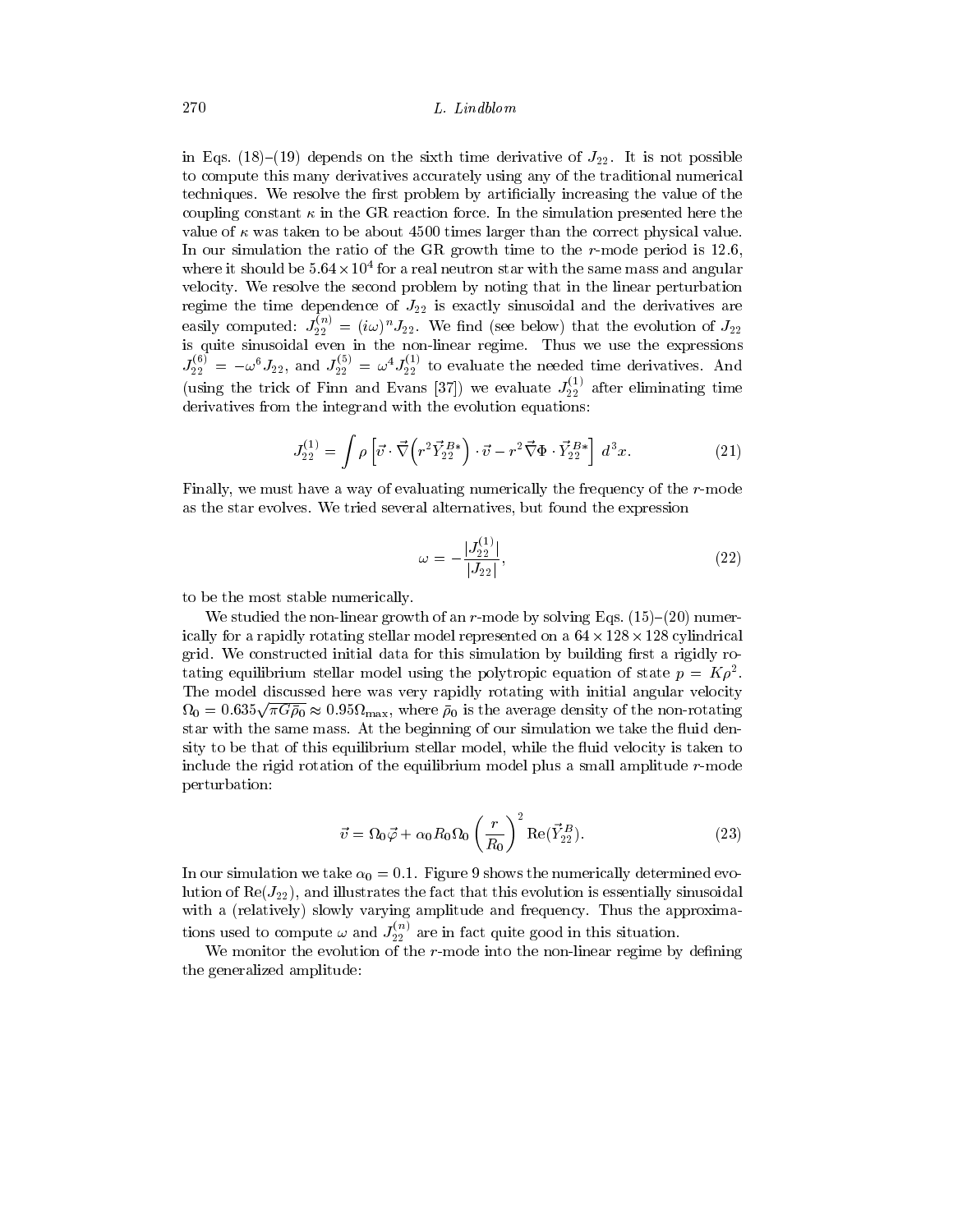

Figure 9: Evolution of the real part of the current quadrupole moment,  $\text{Re}(J_{22})$ . Time is given here in units of the initial rotation period of the star  $P_0$ .

$$
\alpha = \frac{2R_0|J_{22}|}{\Omega_0 \int \rho_0 r^4 d^3 x},\tag{24}
$$

 $\sim$  represent the radius  $\mu_0$  represent the radius, angular velocity and density of the initial model. This amplitude is normalized so that it agrees with the standard dimensionless r-mode amplitude [15] in the limit of slow rotation and small amplitudes. This definition of  $\alpha$  is (up to an overall constant factor) just the magnitude of  $J_{22}$ , the only non-vanishing multipole moment for the  $m = 2$  r-mode in slowly rotating stars. Figure 10 illustrates the evolution of this  $\alpha$  in our simulation. We see that at first  $\alpha$  grows exponentially as predicted by linear perturbation theory. Then some non-linear process halts the growth at  $t \approx 26P_0$  when  $\alpha_{\text{max}} \approx 3.4$ . After reaching this maximum the mode is damped on a timescale that is approximately equal to the rotation period.



Figure 10: Evolution of the dimensionless amplitude of the r-mode  $\alpha$ .

What non-linear process halts the growth and then quickly damps out the rmode? Figure 11 illustrates the evolution of the total mass <sup>M</sup> (dashed curve), total angular momentum  $J$  (solid curve), and the total kinetic energy  $T$  (dot-dashed curve) of the star. The constancy of the mass demonstrates that the damping of the r-mode is not caused by the ejection of matter from the numerical grid in this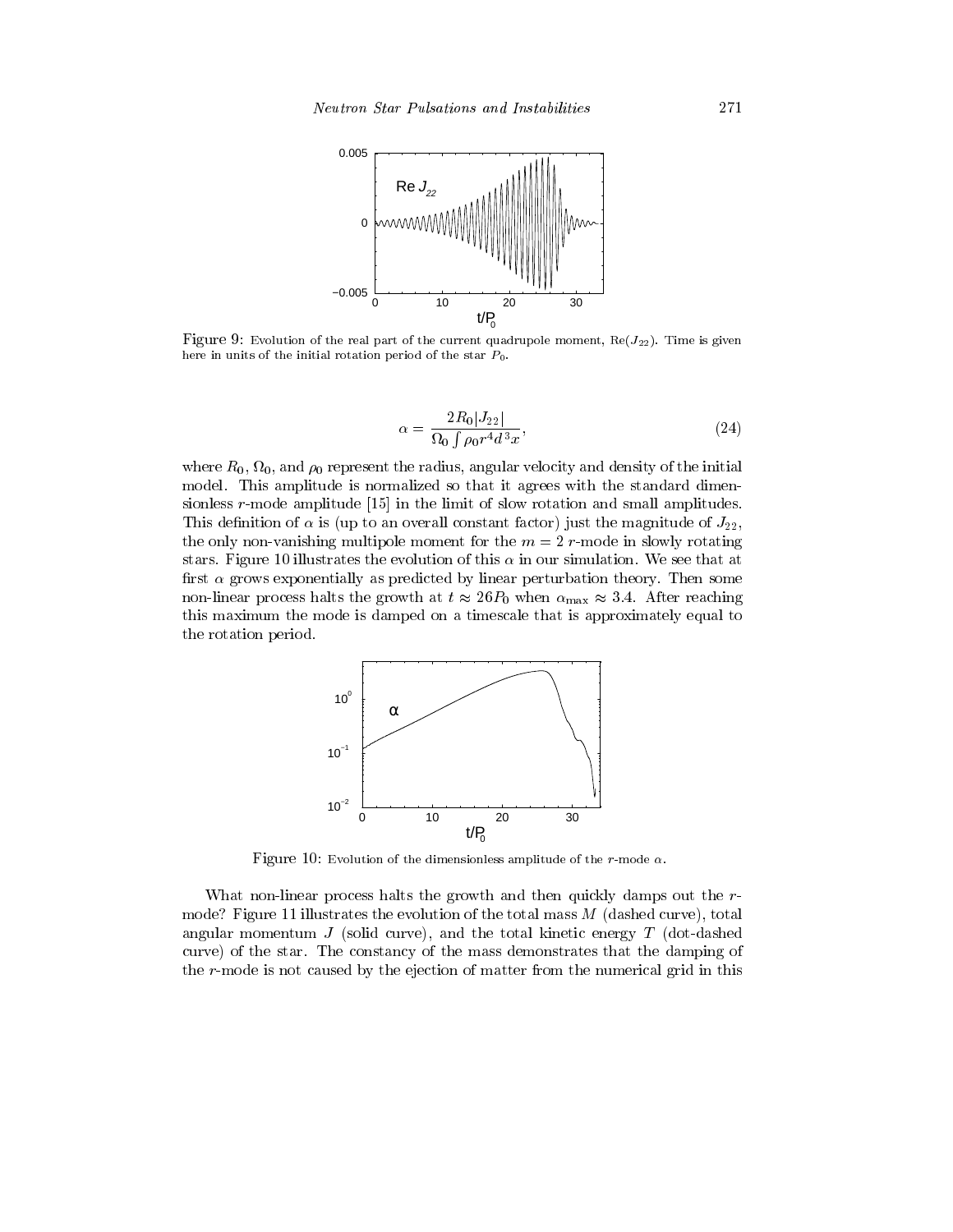simulation. Another possibility is that non-linear coupling between modes causes the energy in the r-mode to be transferred to other modes once its amplitude becomes sufficiently large. However, this is not the process taking place in this simulation. The evolution of the total angular momentum  $J$  depicted in Fig. 11 agrees (within a few percent) with the predicted loss into GR:



Figure 11: Evolution of the total angular momentum  $J/J_0$  (solid curve), mass  $M/M_0$  (dashed), and kinetic energy  $T/T_0$  (dot-dashed) of the star.

$$
\frac{dE}{dt} = \frac{|\omega|}{2} \frac{dJ}{dt} = -\frac{128\pi}{225} \frac{G}{c^7} \kappa \omega^6 |J_{22}|^2.
$$
\n(25)

Note that the evolution of the total kinetic energy  $T$  does not track the evolution of J very well. In particular <sup>T</sup> continues to decrease signicantly even after <sup>J</sup> becomes essentially constant. If the r-mode were being damped by transferring its energy to other modes, then the total kinetic energy would be essentially conserved in this process. The kinetic energy, along with the total energy of the star, should be conserved then once the losses into GR become negligable. But that is not what is happening in this simulation. Instead some purely hydrodynamic process continues to decrease <sup>T</sup> even after the GR losses become negligable. This hydrodynamic damping process turns out to be the breaking of waves and the formation of shocks near the surface of the star. Figure 12 illustrates the breaking of these surface waves.

This simulation suggests that non-linear hydrodynamic processes do not prevent the GR instability from driving the dimensionless amplitude of the r-mode to values of order unity. Two caveats prevent us from making this statement more denitive. First, this simulation treated the neutron-star matter as barotropic. Thus our simulation does not determine whether or not there is non-linear coupling between the m = 2 r-mode and g-modes that could prevent the growth of the r-mode amplitude. Second, the GR driving force in this simulation is larger than the physical GR force by a factor of about 4500. Thus it is possible that non-linear hydrodynamic coupling does occur but on timescales that are much longer than the basic hydrodynamic timescale of the problem. Such couplings would not have any significant effect in this simulation, but might in a real neutron star signicantly limit the growth of the r-mode.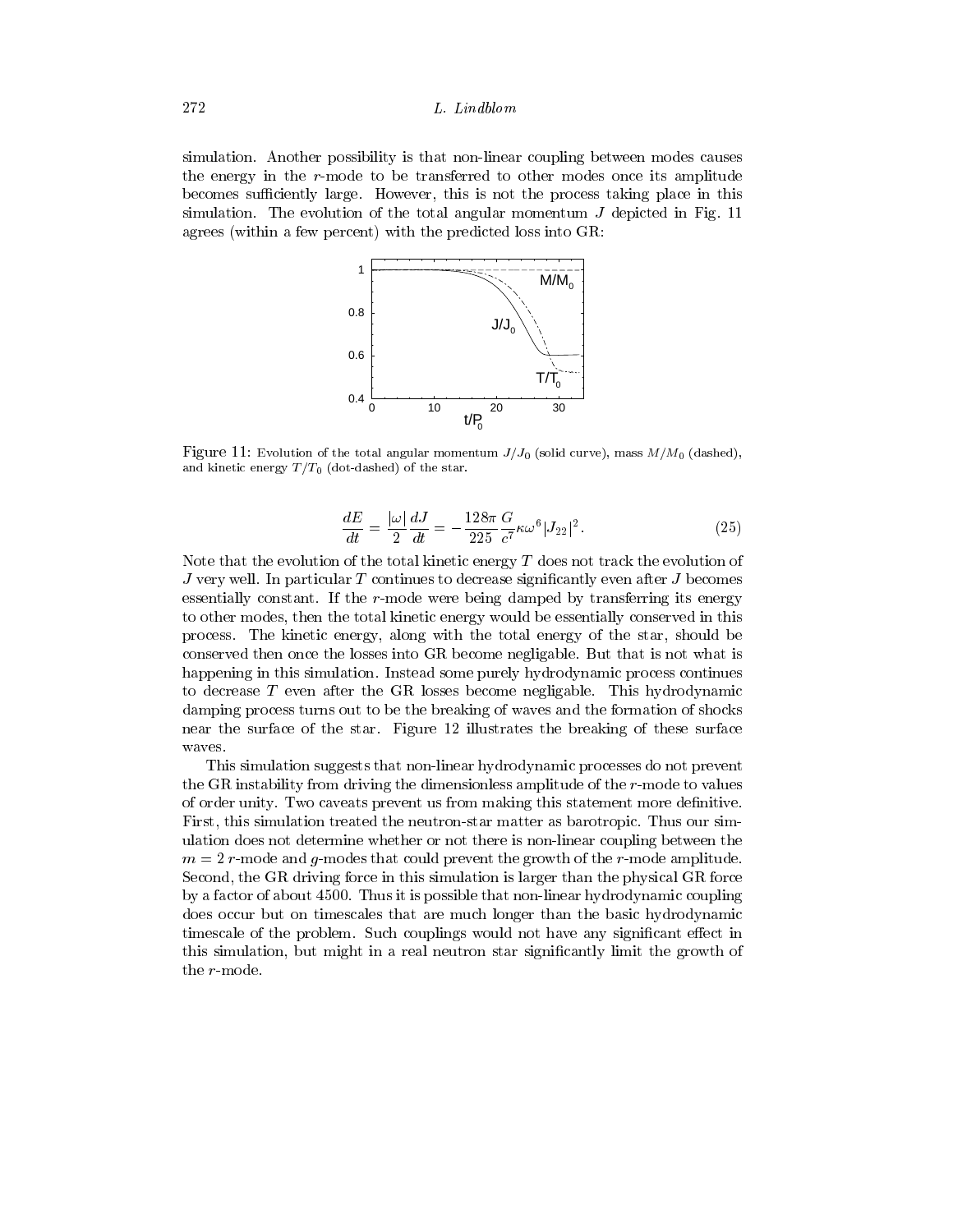

Figure 12: Density contours (at  $10^{-n/2} \rho_{\text{max}}$  with  $n = 1, 2, ...$ ) in selected meridional planes at times  $t = 28P_0$  and  $29P_0$  illustrate the breaking of surface waves. Shocks at the leading edges of these waves appear to be the primary mechanism that suppresses the  $r$ -mode.

### 5 Questions

At the present time it appears that the GR instability in the r-modes may be strong enough to overcome the numerous dissipative processes that act to suppress it real neutron stars. This instability may determine the maximum spin rates of newly formed neutron stars and perhaps the range of spin rates for the neutron stars in LMXBs as well. But there remain a number of important questions that have yet to be resolved. It is not yet known what role magnetic fields play in the evolution of the  $r$ -modes. Will magnetic fields suppress the instability, limit its growth, or merely change the values of the frequency and growth times? Is the formation of a solid crust delayed long enough by differential rotation or pulsations after the birth of a neutron star to allow the r-mode instability to act? Does a non-linear coupling to the g-modes limit the growth of the GR instability? Do semi-rigid crust effects move the critical angular velocity to small enough values that the GR instability acts in the LMXBs? Or, do superfluid effects  $(e.g.,~\mathrm{pinning\ of\ the\ core\ vortices}$ or vortex-fluxtube dissipation) suppress the  $r$ -mode instability completely in these stars?

## Acknowledgments

I thank my collaborators N. Andersson, C. Cutler, J. Ipser, G. Mendell, S. Morsink, B. Schutz, J. Tohline, G. Ushomirsky, M. Vallisneri, A. Vecchio and especially B. Owen for their help in working out most of the material on r-modes presented in this paper. This work was supported by NASA grant NAG5-4093 and NSF grant PHY-9796079. I thank CACR for access to the HP V2500 computers at Caltech, where the primary numerical calculations for the simulations discussed in this paper were performed.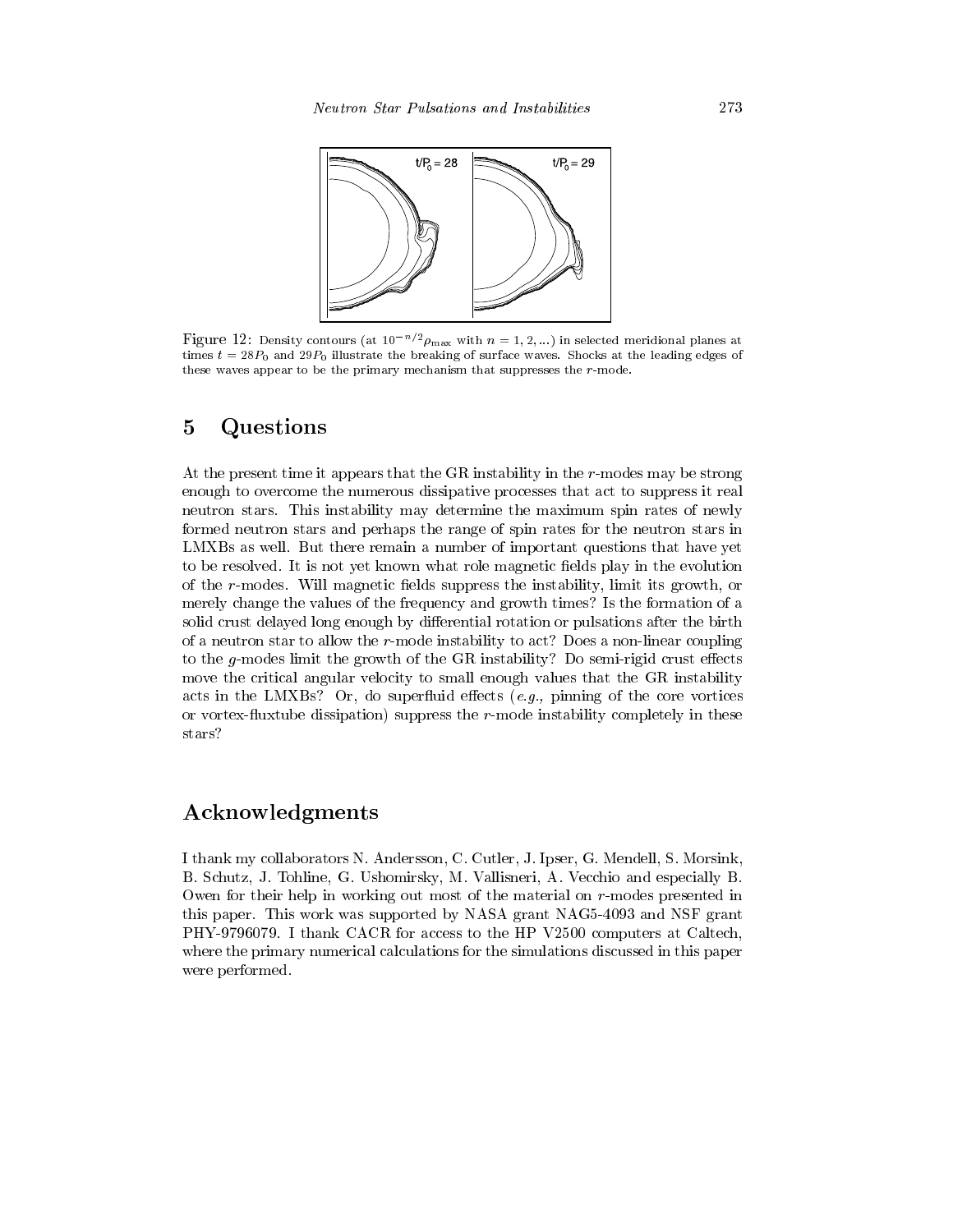- [1] K.S. Thorne, and A. Campolattaro, Astrophys. J. 149, 591 (1967); 152, 673 (1968).
- [2] K.S. Thorne, Astrophys. J. 158, 1 (1969).
- [3] S. Chandrasekhar, Phys. Rev. Letters **24**, 611 (1970).
- [4] S. Chandrasekhar, Astrophys. J. 161, 561 (1970).
- [5] J.L. Friedman, and B.F. Schutz, Astrophys. J. 222, 281 (1978).
- [6] J.L. Friedman, Comm. Math. Phys. 62, 247 (1978).
- [7] L. Lindblom, and S.L. Detweiler, Astrophys. J. 211, 565 (1977).
- [8] L. Lindblom, and W.A. Hiscock, Astrophys. J. 267, 384 (1983).
- [9] C. Cutler, L. Lindblom, and R.J Splinter, Astrophys. J. 363, 603, (1990).
- [10] J.R. Ipser, and L. Lindblom, Astrophys. J. 373, 213 (1991).
- [11] C. Cutler, and L. Lindblom, Astrophys. J. **385**, 630 (1992).
- [12] L. Lindblom, Astrophys. J. 438, 265 (1995).
- [13] N. Andersson, Astrophys. J. 502, 708 (1998).
- [14] J.L. Friedman, and S.M. Morsink, Astrophys. J. 502, 714 (1998).
- [15] L. Lindblom, B.J. Owen, and S.M. Morsink, Phys. Rev. Letters 80, 4843 (1998).
- [16] B.J. Owen, L. Lindblom, C. Cutler, B.F. Schutz, A. Vecchio, and N. Andersson, Phys. Rev. D 58, 084020 (1998).
- [17] J. Papaloizou, and J.E. Pringle, Mon. Not. R. Astron. Soc. 182, 423 (1978).
- [18] L. Lindblom, G. Mendell, and B.J. Owen, Phys. Rev. D 60, 064006 (1999).
- [19] L. Bildsten, Astrophys. J. 501, L89 (1998).
- [20] N. Andersson, K.D. Kokkotas, and N. Stergioulas, Astrophys. J. 516, 307 (1999).
- [21] R.V. Wagoner, Astrophys. J. 278, 345 (1984).
- [22] Y. Levin, Astrophys. J. 517, 328 (1999).
- [23] N. Andersson, D.I. Jones, K.D. Kokkotas, and N. Stergioulas, Astrophys. J. 534, L75 (2000).